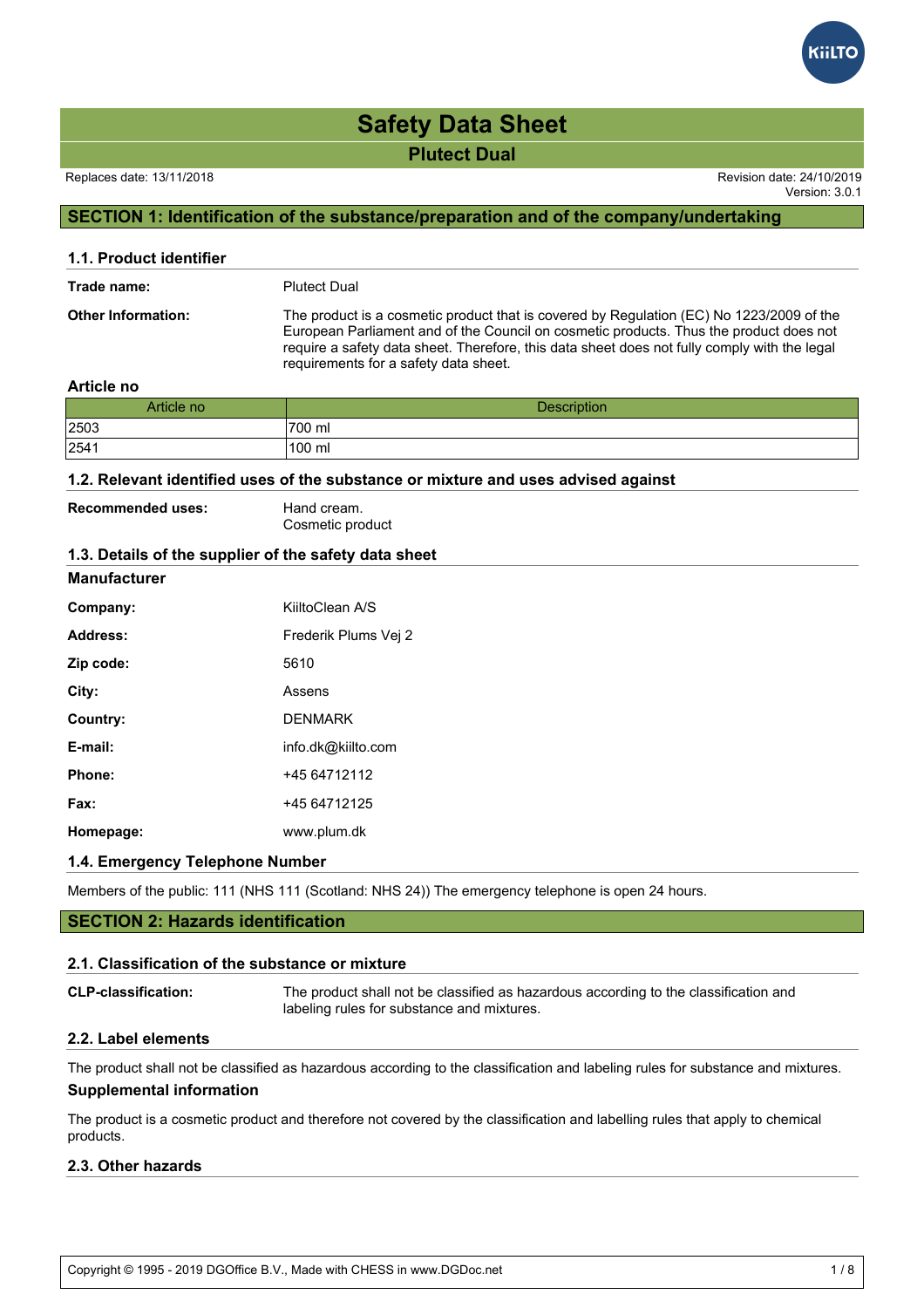Version: 3.0.1

**GILTC** 

The product does not contain any PBT or vPvB substances.

# **SECTION 3: Composition/information on ingredients**

### **3.2. Mixtures**

| Substance                                         | <b>CAS No</b> | EC No | REACH Reg. No. | Concentration | <b>Notes</b> | CLP-<br>classification |
|---------------------------------------------------|---------------|-------|----------------|---------------|--------------|------------------------|
| <b>AQUA</b>                                       | 7732-18-5     |       |                | 50 - 80%      |              |                        |
| <b>CETEARYL</b><br>ALCOHOL                        | 67762-27-0    |       |                | $5 - 10%$     |              |                        |
| <b>GLYCERIN</b>                                   | 56-81-5       |       |                | $5 - 10%$     |              |                        |
| <b>ISOPROPYL</b><br>PALMITATE                     | 142-91-6      |       |                | $1 - 5%$      |              |                        |
| <b>LANOLIN</b>                                    | 8006-54-0     |       |                | $1 - 5%$      |              |                        |
| CETEARETH-30                                      | 68439-49-6    |       |                | $1 - 5%$      |              |                        |
| <b>SORBITAN</b><br>STEARATE                       | 1338-41-6     |       |                | $1 - 5%$      |              |                        |
| PHENOXYETHA<br>NOL                                | 122-99-6      |       |                | $< 1\%$       |              |                        |
| PANTHENOL                                         | 81-13-0       |       |                | $< 1\%$       |              |                        |
| <b>PROPYLENE</b><br><b>GLYCOL</b>                 | 57-55-6       |       |                | $< 1\%$       |              |                        |
| <b>SODIUM</b><br>BENZOATE                         | 532-32-1      |       |                | $< 1\%$       |              |                        |
| <b>CITRIC ACID</b>                                | 77-92-9       |       |                | $< 1\%$       |              |                        |
| <b>ALOE</b><br><b>BARBADENSIS</b><br>LEAF EXTRACT | 85507-69-3    |       |                | $< 0.1\%$     |              |                        |

Please see section 16 for the full text of H-phrases.

# **SECTION 4: First aid measures**

## **4.1. Description of first aid measures**

| Inhalation:          | The product does not release hazardous vapours. Seek fresh air.                                                                                                                                                                                                                                                                                                                                                                                                                                                                                                                                                                                                                                        |  |  |
|----------------------|--------------------------------------------------------------------------------------------------------------------------------------------------------------------------------------------------------------------------------------------------------------------------------------------------------------------------------------------------------------------------------------------------------------------------------------------------------------------------------------------------------------------------------------------------------------------------------------------------------------------------------------------------------------------------------------------------------|--|--|
| Ingestion:           | Wash out mouth thoroughly and drink 1-2 glasses of water in small sips. Seek medical<br>advice in case of discomfort.                                                                                                                                                                                                                                                                                                                                                                                                                                                                                                                                                                                  |  |  |
| <b>Skin contact:</b> | The product is intended to come into contact with the skin. In case of wound smarts, flush<br>with water.                                                                                                                                                                                                                                                                                                                                                                                                                                                                                                                                                                                              |  |  |
| Eye contact:         | Flush with water (preferably using eye wash equipment) until irritation subsides. Seek<br>medical advice if symptoms persist.                                                                                                                                                                                                                                                                                                                                                                                                                                                                                                                                                                          |  |  |
| General:             | In case of doubt or if symptoms persist, seek medical advice. The product has been safety<br>evaluated in accordance with Regulation (EC) No 1223/2009 on cosmetic products, Article<br>10. If, despite the implemented safety evaluations, problems or discomfort are still<br>experienced when using the product, please report it to KiiltoClean A/S, info.dk@kiilto.com<br>or phone +45 6471 2112, so that necessary remedial measures can be initiated and the<br>obligation to report serious adverse effects in accordance with Article 23 of the Regulation<br>are met. Serious adverse effects should always be reported to the competent authority of<br>the State where the issue occurred. |  |  |

# **4.2. Most important symptoms and effects, both acute and delayed**

Not relevant, as the product is a cosmetic product.

# **4.3. Indication of any immediate medical attention and special treatment needed**

Copyright © 1995 - 2019 DGOffice B.V., Made with CHESS in www.DGDoc.net 2 / 8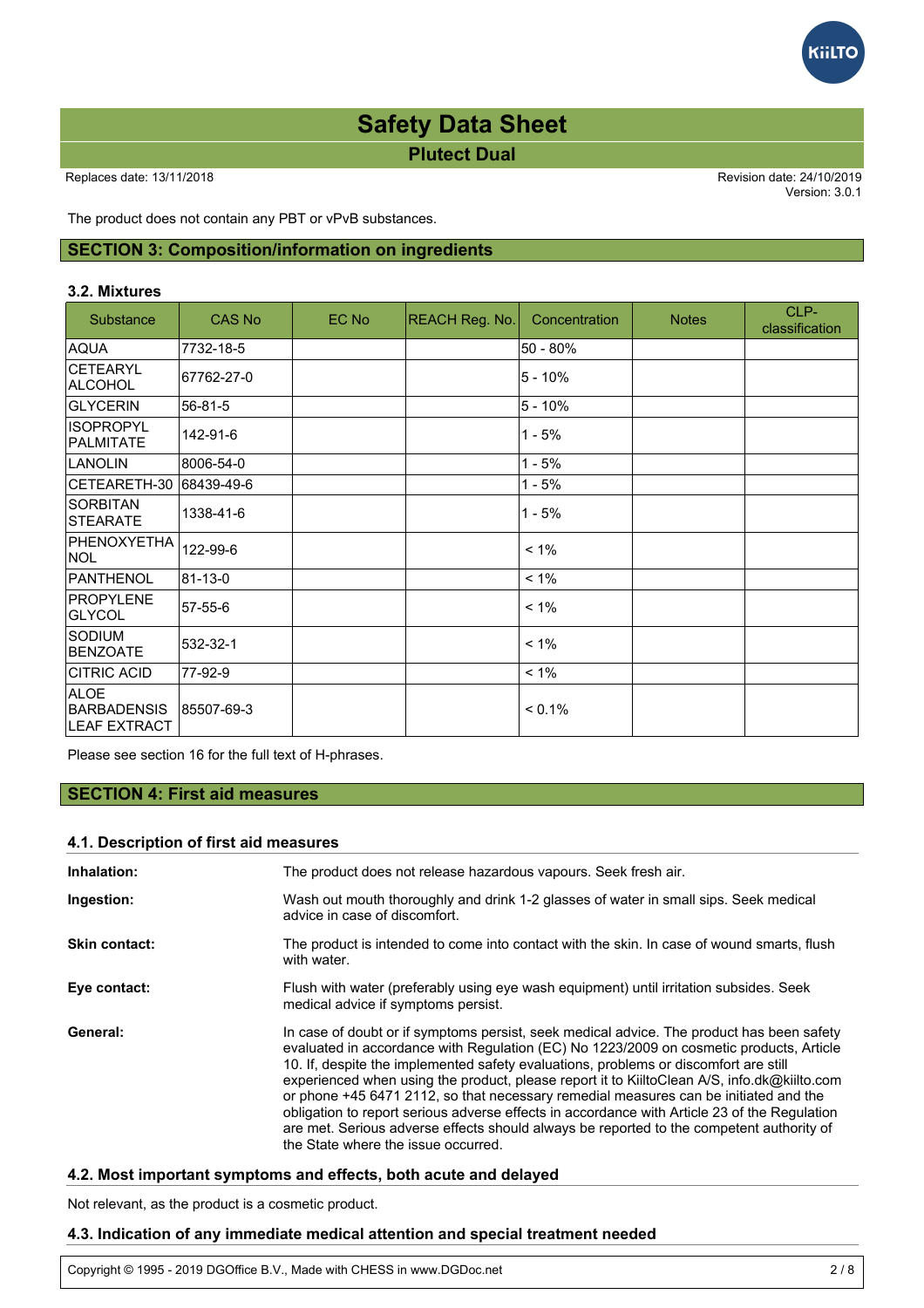Replaces date: 13/11/2018 Revision date: 24/10/2019

Version: 3.0.1

No special immediate treatment required. Treat symptoms.

# **SECTION 5: Fire-fighting measures**

# **5.1. Extinguishing media**

| Suitable extinguishing media:      | The product is not directly flammable. Choose extinguishing agents based on the<br>surrounding fire. |
|------------------------------------|------------------------------------------------------------------------------------------------------|
| Unsuitable extinguishing<br>media: | Do not use water stream, as it may spread the fire.                                                  |

# **5.2. Special hazards arising from the substance or mixture**

The product is not directly flammable. Avoid inhalation of vapour and fumes - seek fresh air. The product decomposes when combusted and the following toxic gases can be formed: Carbon monoxide and carbon dioxide.

### **5.3. Advice for fire-fighters**

Move containers from danger area if it can be done without risk. Avoid inhalation of vapour and flue gases - seek fresh air.

# **SECTION 6: Accidental release measures**

### **6.1. Personal precautions, protective equipment and emergency procedures**

**For non-emergency personnel:** No special requirements.

For emergency responders: No special requirements.

### **6.2. Environmental precautions**

Avoid unnecessary release to the environment.

# **6.3. Methods and material for containment and cleaning up**

Contain and absorb spill with sand or other absorbent material and transfer to suitable waste containers. Wipe up drops and splashes with a cloth.

### **6.4. Reference to other sections**

See section 8 for type of protective equipment. See section 13 for instructions on disposal.

# **SECTION 7: Handling and storage**

### **7.1. Precautions for safe handling**

No special requirements.

### **7.2. Conditions for safe storage, including any incompatibilities**

Do not expose to heat (e.g. sunlight). Store frost-free. Storage temperature: 0-30 °C.

# **7.3. Specific end use(s)**

None.

# **SECTION 8: Exposure controls/personal protection**

# **8.1. Control parameters**

Copyright © 1995 - 2019 DGOffice B.V., Made with CHESS in www.DGDoc.net 3 / 8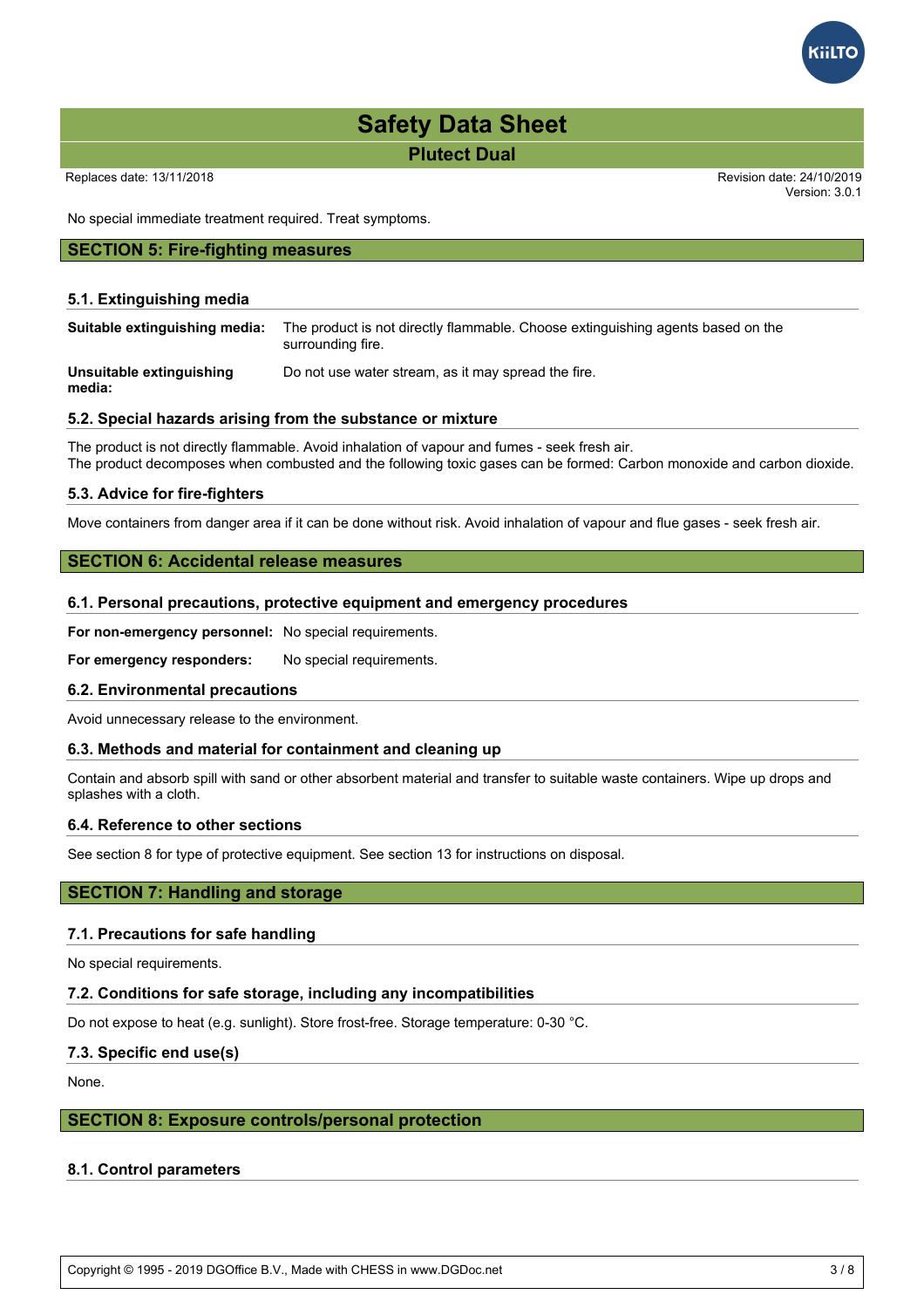

| <b>Safety Data Sheet</b> |                     |  |
|--------------------------|---------------------|--|
|                          | <b>Plutect Dual</b> |  |

Replaces date: 13/11/2018 Revision date: 24/10/2019

Version: 3.0.1

| Occupational exposure limit:                                            | Contains no substances subject to reporting requirements |  |
|-------------------------------------------------------------------------|----------------------------------------------------------|--|
| <b>Other Information:</b>                                               | The product requires no special exposure control.        |  |
| 8.2. Exposure controls                                                  |                                                          |  |
| Appropriate engineering<br>controls:                                    | Wear the personal protective equipment specified below.  |  |
| Personal protective equipment, Not required.<br>eye/face protection:    |                                                          |  |
| Personal protective equipment, Not required.<br>skin protection:        |                                                          |  |
| Personal protective equipment, Not required.<br>hand protection:        |                                                          |  |
| Personal protective equipment, Not required.<br>respiratory protection: |                                                          |  |
| <b>Environmental exposure</b><br>controls:                              | Ensure compliance with local regulations for emissions.  |  |

# **SECTION 9: Physical and chemical properties**

# **9.1. Information on basic physical and chemical properties**

| Parameter                               |                   | Value/unit     |
|-----------------------------------------|-------------------|----------------|
| <b>State</b>                            | Cream             |                |
| Colour                                  | White             |                |
| Odour                                   | <b>Neutral</b>    |                |
| Solubility                              | Emulsifiable      |                |
| Explosive properties                    | N/A               |                |
| Oxidising properties                    | N/A               |                |
| Parameter                               | Value/unit        | <b>Remarks</b> |
| pH (solution for use)                   | No data           |                |
| pH (concentrate)                        | $4.5 - 6.0$       |                |
| Melting point                           | No data           |                |
| Freezing point                          | No data           |                |
| Initial boiling point and boiling range | No data           |                |
| <b>Flash Point</b>                      | No data           |                |
| Evaporation rate                        | No data           |                |
| Flammability (solid, gas)               | No data           |                |
| <b>Flammability limits</b>              | No data           |                |
| <b>Explosion limits</b>                 | No data           |                |
| Vapour pressure                         | No data           |                |
| Vapour density                          | No data           |                |
| Relative density                        | No data           |                |
| Partition coefficient n-octonol/water   | No data           |                |
| Auto-ignition temperature               | No data           |                |
| Decomposition temperature               | No data           |                |
| Viscosity                               | 25000 - 55000 cps |                |
| Odour threshold                         | No data           |                |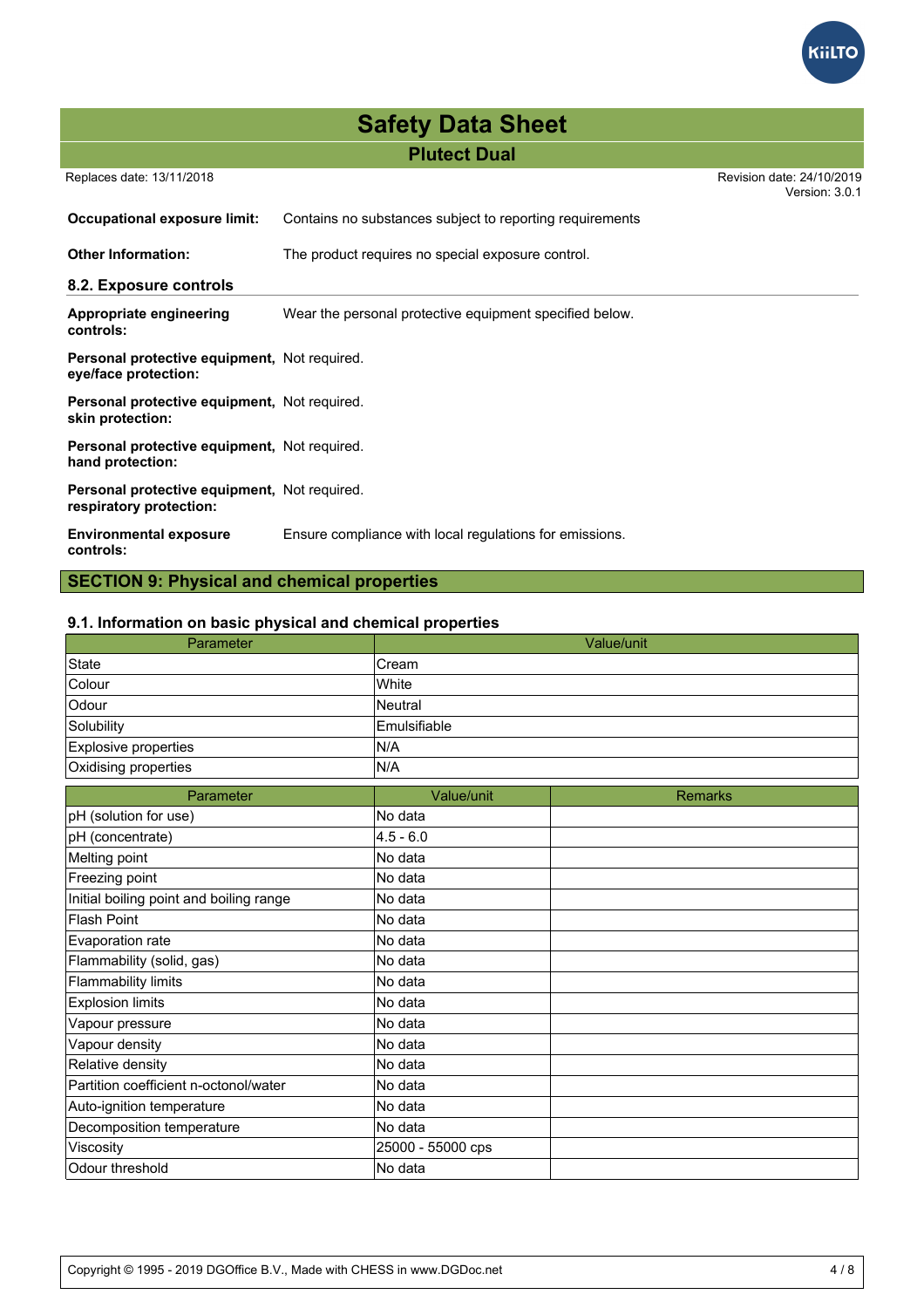Replaces date: 13/11/2018 Revision date: 24/10/2019

# **9.2 Other information**

| neter<br>ан | unit                           | παι κε |
|-------------|--------------------------------|--------|
| Density     | 1100 kg/m <sup>3</sup><br>1900 |        |
|             |                                |        |

# **SECTION 10: Stability and reactivity**

# **10.1. Reactivity**

Not reactive.

# **10.2. Chemical stability**

The product is stable when used in accordance with the supplier's directions.

# **10.3. Possibility of hazardous reactions**

None known.

# **10.4. Conditions to avoid**

None known.

# **10.5. Incompatible materials**

None known.

# **10.6. Hazardous decomposition products**

The product decomposes when combusted or heated to high temperatures and the following toxic gases can be formed: Carbon monoxide and carbon dioxide.

# **SECTION 11: Toxicological information**

# **11.1. Information on toxicological effects**

| Acute toxicity - oral:                                     | Ingestion of large quantities may cause discomfort. The product does not have to be<br>classified. |
|------------------------------------------------------------|----------------------------------------------------------------------------------------------------|
| Acute toxicity - dermal:                                   | The product does not have to be classified.                                                        |
| Acute toxicity - inhalation:                               | The product does not have to be classified.                                                        |
| <b>Skin corrosion/irritation:</b>                          | The product does not have to be classified.                                                        |
| Serious eye damage/eye<br><i>irritation:</i>               | Temporary irritation. The product does not have to be classified.                                  |
| <b>Respiratory sensitisation or</b><br>skin sensitisation: | The product does not have to be classified.                                                        |
| Germ cell mutagenicity:                                    | The product does not have to be classified.                                                        |
| <b>Carcinogenic properties:</b>                            | The product does not have to be classified.                                                        |
| <b>Reproductive toxicity:</b>                              | The product does not have to be classified.                                                        |
| <b>Single STOT exposure:</b>                               | The product does not release hazardous vapours.                                                    |
| <b>Repeated STOT exposure:</b>                             | The product does not have to be classified.                                                        |
| <b>Aspiration hazard:</b>                                  | No hazards.                                                                                        |

Copyright © 1995 - 2019 DGOffice B.V., Made with CHESS in www.DGDoc.net 5 / 8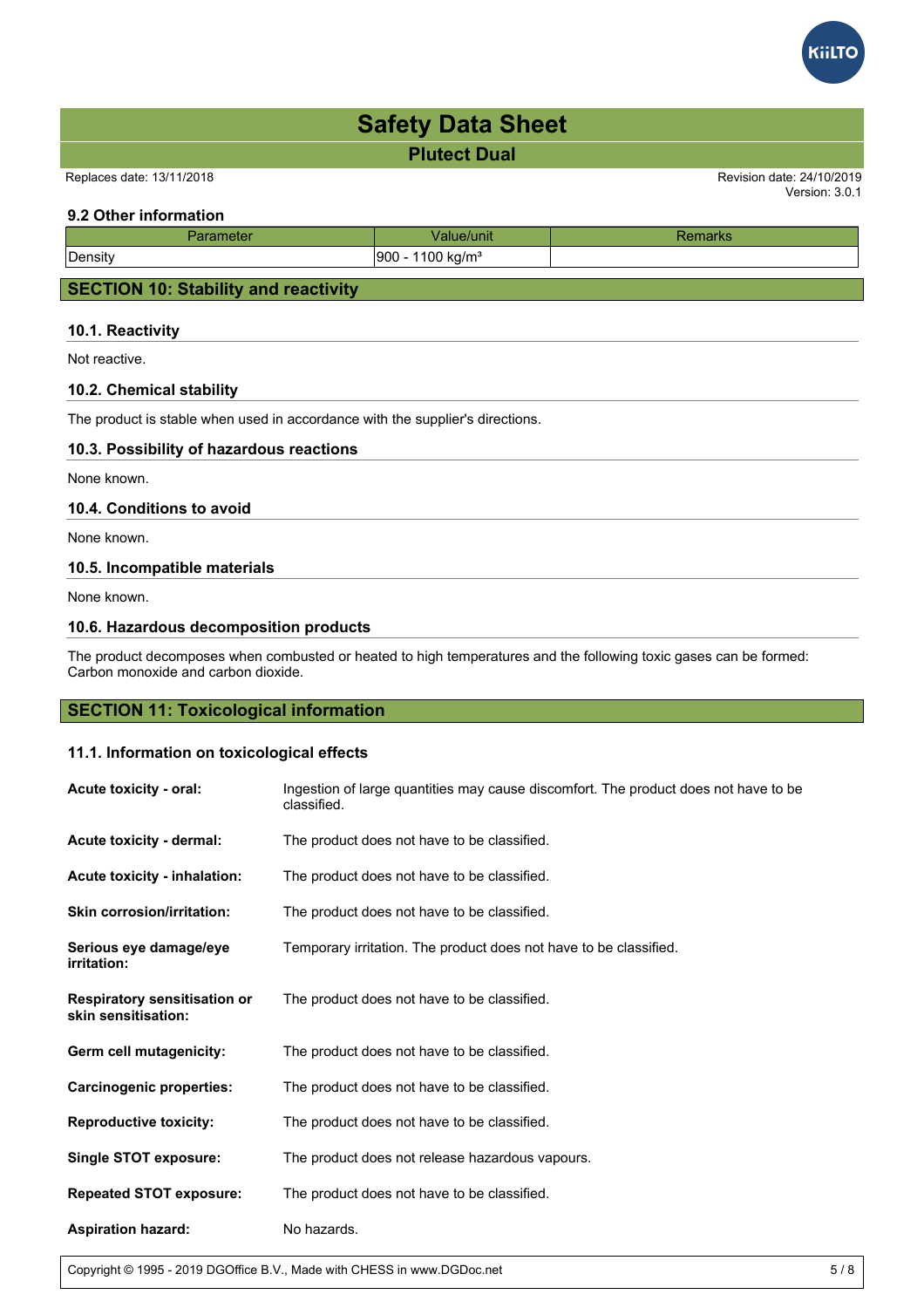

#### Replaces date: 13/11/2018 Revision date: 24/10/2019

Version: 3.0.1

**Other toxicological effects:** The product has been safety evaluated in accordance with Regulation (EC) No 1223/2009 on cosmetic products, Article 10.

# **SECTION 12: Ecological information**

### **12.1. Toxicity**

The product does not have to be classified.

## **12.2. Persistence and degradability**

Expected to be biodegradable.

### **12.3. Bioaccumulative potential**

No bioaccumulation expected.

### **12.4. Mobility in soil**

Test data are not available.

# **12.5. Results of PBT and vPvB assessment**

The product does not contain any PBT or vPvB substances.

## **12.6. Other adverse effects**

None known.

# **Other Information**

The product carries the Nordic Eco-label. See the criteria at http://www.ecolabel.dk/kriterier.

# **SECTION 13: Disposal considerations**

#### **13.1. Waste treatment methods**

Contact the local authorities.

Empty, cleansed packaging should be disposed of for recycling. Uncleansed packaging is to be disposed of via the local wasteremoval scheme.

**Category of waste:** 07 06 99 wastes not otherwise specified

# **SECTION 14: Transport information**

**14.1. UN-No.:** Not applicable. **14.4. Packing group:** Not applicable. **14.2. UN proper shipping name: 14.3. Transport hazard class(es):**

Not applicable.

Not applicable. **14.5. Environmental hazards:**

Not applicable.

#### **14.6. Special precautions for user**

None.

# **14.7. Transport in bulk according to Annex II of MARPOL and the IBC Code**

Not applicable.

# **SECTION 15: Regulatory information**

# **15.1. Safety, health and environmental regulations/legislation specific for the substance or mixture**

Copyright © 1995 - 2019 DGOffice B.V., Made with CHESS in www.DGDoc.net 6 / 8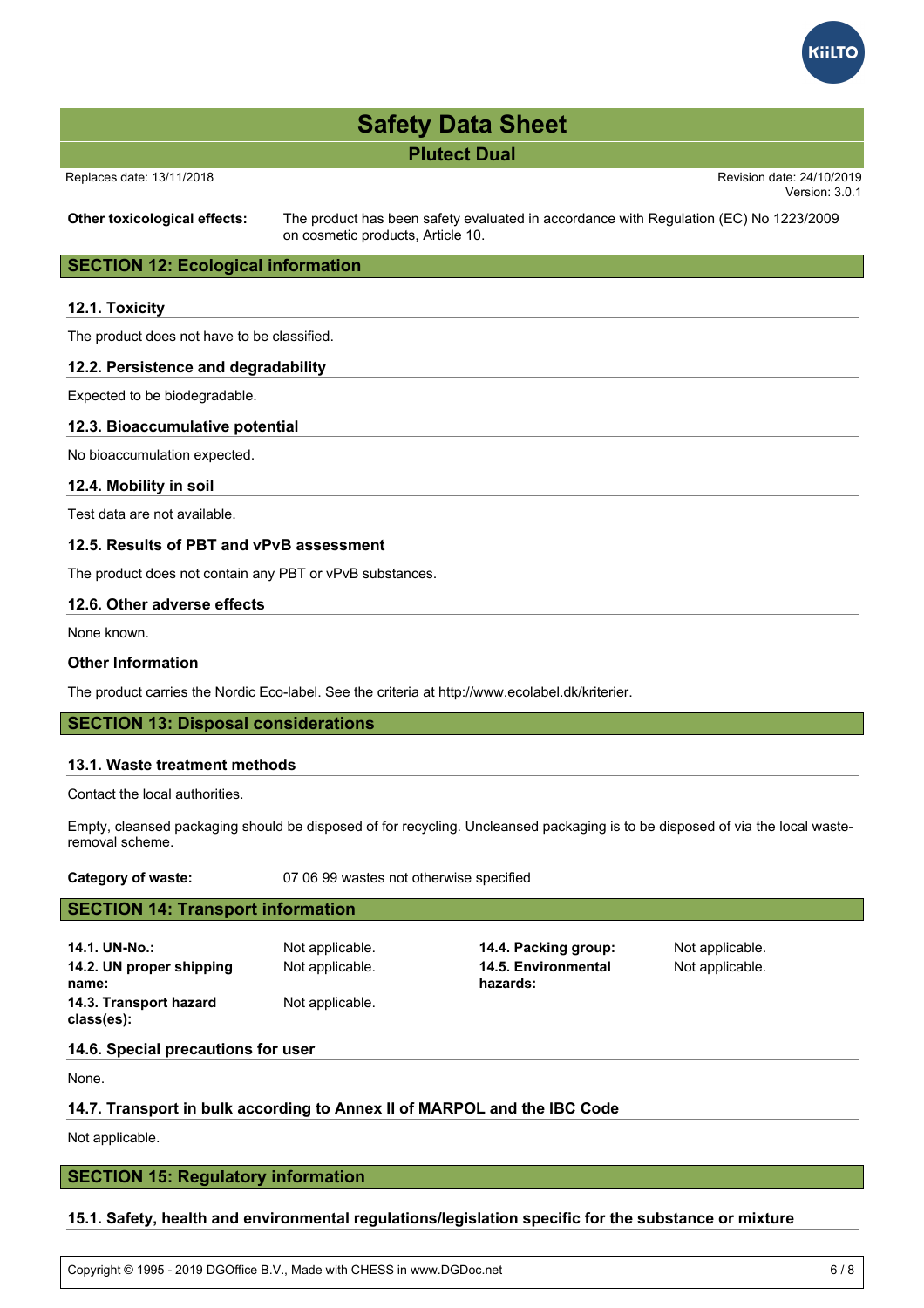

 Replaces date: 13/11/2018 Revision date: 24/10/2019 Version: 3.0.1

**Special Provisions:** This product is covered by Regulation (EC) No 1223/2009 of the European Parliament and of the Council on cosmetic products. The product is therefore not covered by Regulation (EC) No 1272/2008 of the European Parliament and Council of 16 December 2008 on classification, labelling and packaging of substances and mixtures in accordance with Article 1, Paragraph 5c. Moreover, the product contains none of the substances listed in Regulation 1907/2006 EC Article 31, Paragraph 1b) and c) or Paragraph 3 a), b) and c). As a result of this the product is not covered by Regulation (EC) No 1907/2006 of the European Parliament and Council of 18 December 2006 concerning the Registration, Evaluation, Authorisation and Restriction of Chemicals (REACH), in which Article 31 sets out the requirements for safety data sheets. There is therefore no requirement for a safety data sheet to be drawn up for the above products in order to comply with the requirements of the Regulation.

### **15.2. Chemical Safety Assessment**

**Other Information:** Chemical safety assessment has not been performed. The product has been safety evaluated in accordance with Regulation (EC) No 1223/2009 on cosmetic products, Article 10.

# **SECTION 16: Other information**

## **Version history and indication of changes**

| Version | <b>Revision date</b> | Responsible           | Changes                          |
|---------|----------------------|-----------------------|----------------------------------|
| 3.0.1   | 24/10/2019           | KiiltoClean A/S (SKP) | $\vert 1.1, 1.3, 4, 8, 16 \vert$ |
| 3.0.0   | 13/11/2018           | Plum A/S (SKP)        | $ 3 +$ Editorial changes         |
| 2.1.0   | 11/11/2015           | Plum A/S (SKP)        | 2015/830                         |
| 2.0.0   | 02/02/2015           | Plum A/S (SKP)        | New Software (453/2010)          |
| 1.3.0   | 104/12/2012          | Plum A/S (RBF)        | New software $+$ 1, 3, 16        |
| 1.0.0   | 109/01/2009          | Plum A/S              | <b>New</b>                       |

| <b>Abbreviations:</b>     | <b>DNEL: Derived No Effect Level</b><br><b>PNEC: Predicted No Effect Concentration</b><br>PBT: Persistent, Bioaccumulative and Toxic<br>vPvB: Very Persistent and Very Bioaccumulative<br>STOT: Specific Target Organ Toxicity |
|---------------------------|--------------------------------------------------------------------------------------------------------------------------------------------------------------------------------------------------------------------------------|
| <b>Other Information:</b> | Shelf life: 30 months.                                                                                                                                                                                                         |
| <b>Vendor notes:</b>      | The product is used for the regenerating and care of the skin. Suitable for dry skin. Apply<br>thoroughly cleaned and dried hands and forearms before work begins and after each<br>break. Apply approx. every two hours.      |
| Date:                     | 24/10/2019                                                                                                                                                                                                                     |
| SDS is prepared by        |                                                                                                                                                                                                                                |
| Company:                  | KiiltoClean A/S                                                                                                                                                                                                                |
| <b>Address:</b>           | Frederik Plums Vej 2                                                                                                                                                                                                           |
| Zip code:                 | 5610                                                                                                                                                                                                                           |
| City:                     | Assens                                                                                                                                                                                                                         |
| Country:                  | <b>DENMARK</b>                                                                                                                                                                                                                 |
| E-mail:                   | info.dk@kiilto.com                                                                                                                                                                                                             |